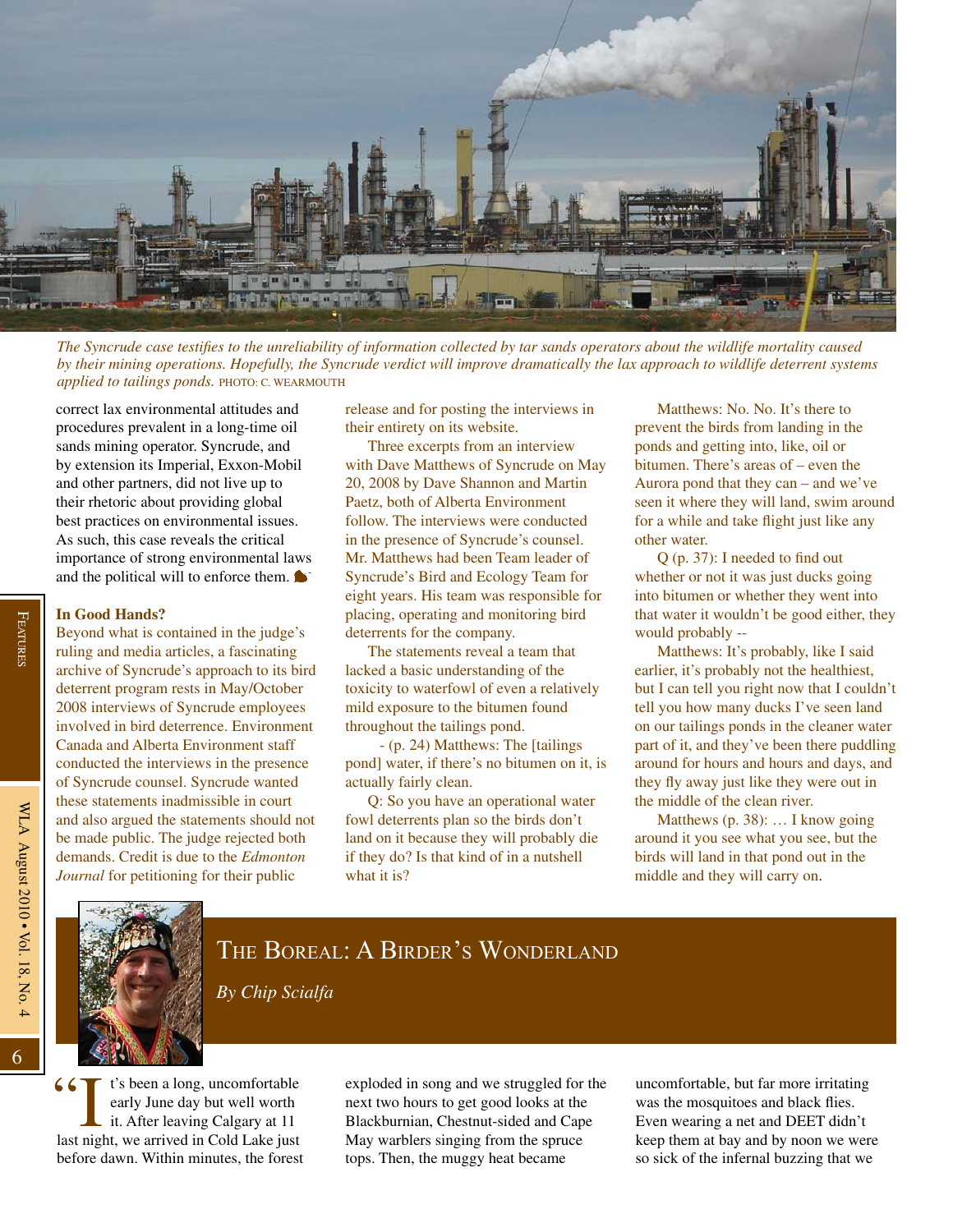gave up on the birds and retreated to an air-conditioned hotel room to get some much-needed (if not deserved) rest. Our count for the morning was a respectable 18 warblers. We missed Bay-breasted, but have another morning to find one before heading back home."

If this painfully accurate description doesn't sound a bit odd to you, then you're probably a birder. There are many reasons why birding is one of the fastestgrowing interests in the world. It provides physical exercise and mental stimulation. It requires the development of patience, discipline and a profound respect for uncertainty ("What the heck WAS that little brown job?"). It can be enjoyed alone or in groups, need not be expensive and compels an appreciation for habitats – such as xeric short-grass prairies – that

**or % of Breeding Range in** 

would otherwise go unnoticed. For these and other reasons, it may not be surprising to learn in the U.S., 22 percent of the adult population lists birding as one of their activities. In 2001, the U.S. Fish and Wildlife Service reported that this interest generated (along with other wildlife watching), an economic impact estimated at \$32 billion! Not only is birding fun, it's big money!

> If you are a birder in Alberta (or most of Canada



*Black-throated green warbler. This warbler is one of approximately two-dozen wood warblers that breed primarily in Alberta's boreal forest.* PHOTO: B. ELDER

## **Common Name Latin Name** *W* of Population Breeding

|                           |                               | <b>Canadian Boreal Forest *</b> |
|---------------------------|-------------------------------|---------------------------------|
| Common loon               | Gavia immer                   | 74%                             |
| Red-necked grebe          | Podiceps grisegena            | 93%                             |
| American wigeon           | Anas americana                | 64%                             |
| Surfbird                  | Aphriza virgata               | 82%                             |
| Bonaparte's gull          | Larus Philadelphia            | 95%                             |
| Great gray owl            | Strix nebulosa                | 83%                             |
| Yellow-bellied flycatcher | <i>Empidonax flaviventris</i> | 87%                             |
| Northern shrike           | Lanius excubitor              | $90\%$                          |
| Philadelphia vireo        | Vireo philadelphicus          | 86%                             |
| Palm warbler              | Dendroica palmarum            | 98%                             |
| Magnolia warbler          | Dendroica magnolia            | 74%                             |
| Cape May warbler          | Dendroica tigrina             | 83%                             |
| Bay-breasted warbler      | Dendroica castanea            | 79%                             |
|                           |                               |                                 |

for that matter), then you know how frustrating, uncomfortable and utterly enjoyable it can be to spend time in the boreal forest in the hunt for breeding birds. Many of the most colourful and sought-after warblers breed predominantly in Canadian boreal forest areas such as Cold Lake and Sir Winston Churchill Provincial Parks. Additionally, several other remarkable species, such as the globally endangered whooping crane (*Grus Americana*) breed largely or entirely in this varied and rich mosaic of habitats. Over 80 percent of the world's Hudsonian godwits (*Limosa haemastica*) breed in the boreal region. Many of these species can be seen throughout the continent during the spring and fall migrations but, when you think North American breeding birds, think boreal forest. Birds of the boreal occupy a variety of ecological niches. Some,

such as the common loon (*Gavia immer*) require relatively large and undisturbed freshwater bodies. In contrast, the ovenbird (*Seiurus aurocapillus*) nests on the ground in areas of thick undergrowth, where it can find some protection against predators and parasitic species like the brownheaded cowbird (*Molothrus ater*). The Cape May warbler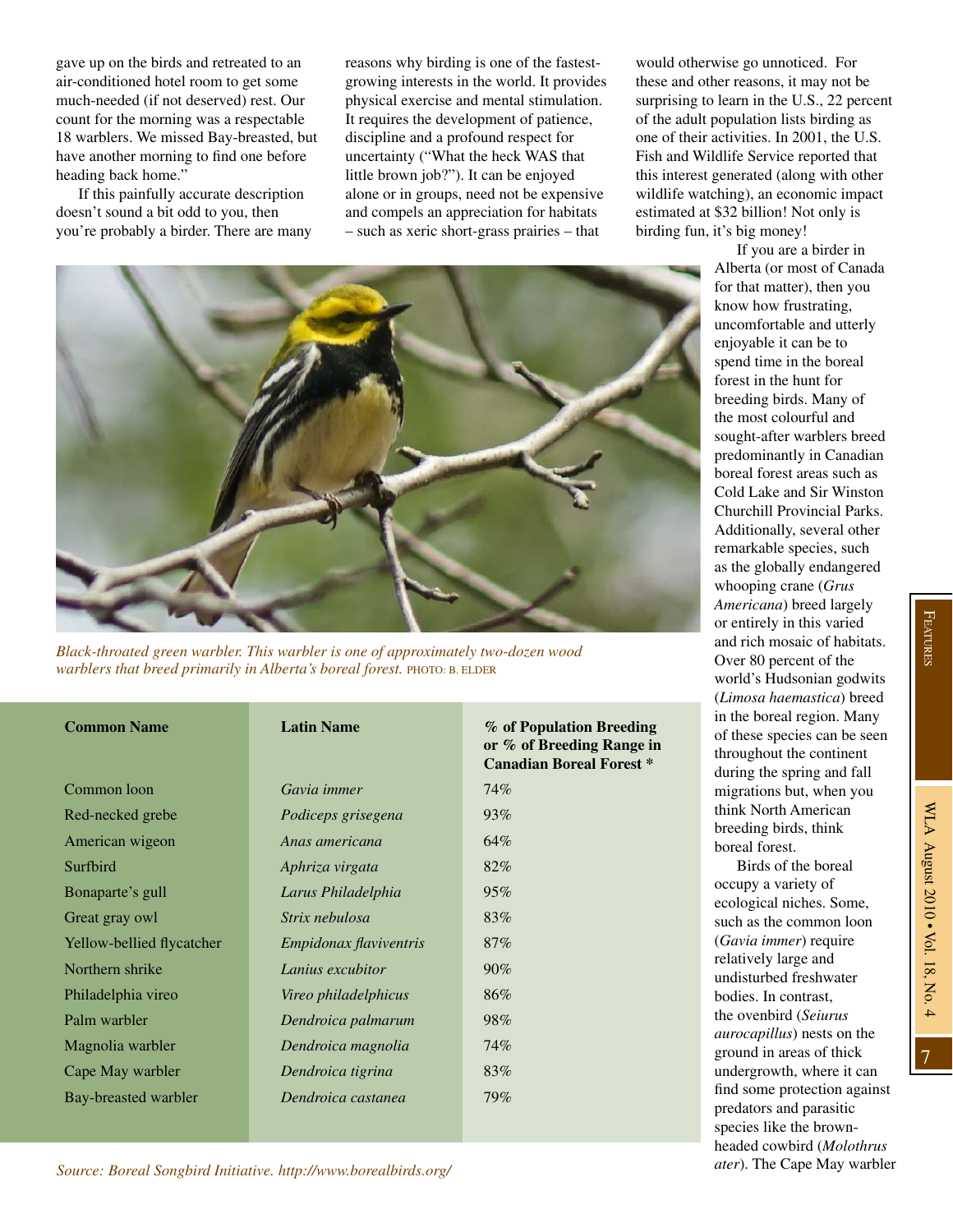

FEATURES Features

8

*Great gray owl. This handsome denizen of Canada's boreal forest, unlike many owls, may be seen hunting in the daytime.*  PHOTO: B. ELDER

*(Dendroica tigrina)* is a dietary specialist and the population fluctuates dramatically with the availability of spruce budworms. Thus, a key to conservation of the boreal forest avifauna is to protect sufficiently large areas of representative habitats. The environmental challenges to the boreal forest are considerable. While much of the region is sparsely populated, it is the source of commercial timber and pulp for paper, minerals and metals such as uranium and, increasingly, oil and natural gas. For example, in Alberta, one forestry company (Alberta-Pacific Forest Industries Inc. or ALPAC) manages and harvests an area of 6.87 million hectares. This is approximately nine percent of the province and the boreal forest comprises most of its Forest Management Agreement (FMA) area. Currently, leases for open pit mining operations in the oil sands area take up approximately 276,000 hectares. Most future mining

and Stan Boutin have noted that this impact does not consider fragmentation due to other structures or seismic lines, which are more closely spaced for in situ exploration and may remain cleared of vegetation even after 30 years.

will be in situ and, if allowed to develop fully, would encompass 13.8 million hectares, or 21 percent of the province. Again, much of this land is boreal forest. This industrialization requires roads, machinery, culverts and people, all of which make it harder for birds to thrive. Consider, for example, the forest fragmentation that results from oil sands exploration and extraction. In the OPTI-Nexen Long Lake project, the lease area is 106 km<sup>2</sup>. By the time of completion, Schneider and Dyer contend there will be 234 exploration wells, 288 production wells and 89 kilometres of access roads, creating a linear disturbance every kilometre on average. Peter Lee

Forest fragmentation impacts boreal bird life in several ways. Obviously, whatever replaces the forest is lost habitat, at least for the intermediate term. Some species appear to require a substantial area (e.g., > 10 ha) of undisturbed forest to breed successfully. Better practices can decrease fragmentation and mitigate its effects. According to Erin Bayne of the Alberta Biodiversity Monitoring Institute, positive effects have resulted from reduced cutline widths. As well, recently developed guidelines for wellsite reclamation, by emphasizing forest regeneration above erosion control, are more likely to be successful. Still, Bayne pointed out that if human activity such as ATV use is allowed along cut-lines, regeneration will be unlikely to occur. Greater efforts to manage human access are required to allow boreal forests to regenerate.

Of course, given that we're talking about a huge forest, it comes as no surprise that forestry poses another challenge to avian conservation. Roads to cut blocks have the same impact whether they are for a well or for timber. Clearcutting leads to immediate loss of habitat for old-growth specialists, soil erosion in some cases, and may compromise riparian habitats adjoining harvested tracts. While harvesting and replanting practices have improved greatly over the past several decades, it is still the case that replanted areas contain fewer tree species, reduced plant diversity, and less dead woody material needed for shelter and nesting. As well, in many areas, undergrowth does not regenerate to pre-harvest levels and this impacts many songbird species such as blue-winged warblers and ovenbirds that are ground nesters.

Improved industrial practices and the short history of exploitation in Alberta's boreal forest mean that the recorded impact on bird life has been relatively small. A recent report by the Alberta Biodiversity Monitoring Institute (2009) found that songbird populations were relatively intact in logged areas relative to reference forest. On average, their intactness measures showed less than a 10 percent loss in harvested stands in the ALPAC Forest Management Agreement Area. However, some species have suffered disproportionately. For example, white-throated sparrows were diminished by 13 percent and mourning warbler numbers had dropped by 28 percent. As industrial activity "ramps up" in the coming decades, these numbers are sure to change and likely not for the better.

One might make the argument that too much of a focus on the boreal forest neglects the migratory nature of many breeding birds and that larger threats come from habitat loss along migratory routes, as well as in Central and South American overwintering grounds. To be sure, the ecological crisis in these regions demands immediate and significant action (the BP oil crisis in the Gulf of Mexico may pose a real threat to this year's shorebird populations). However,